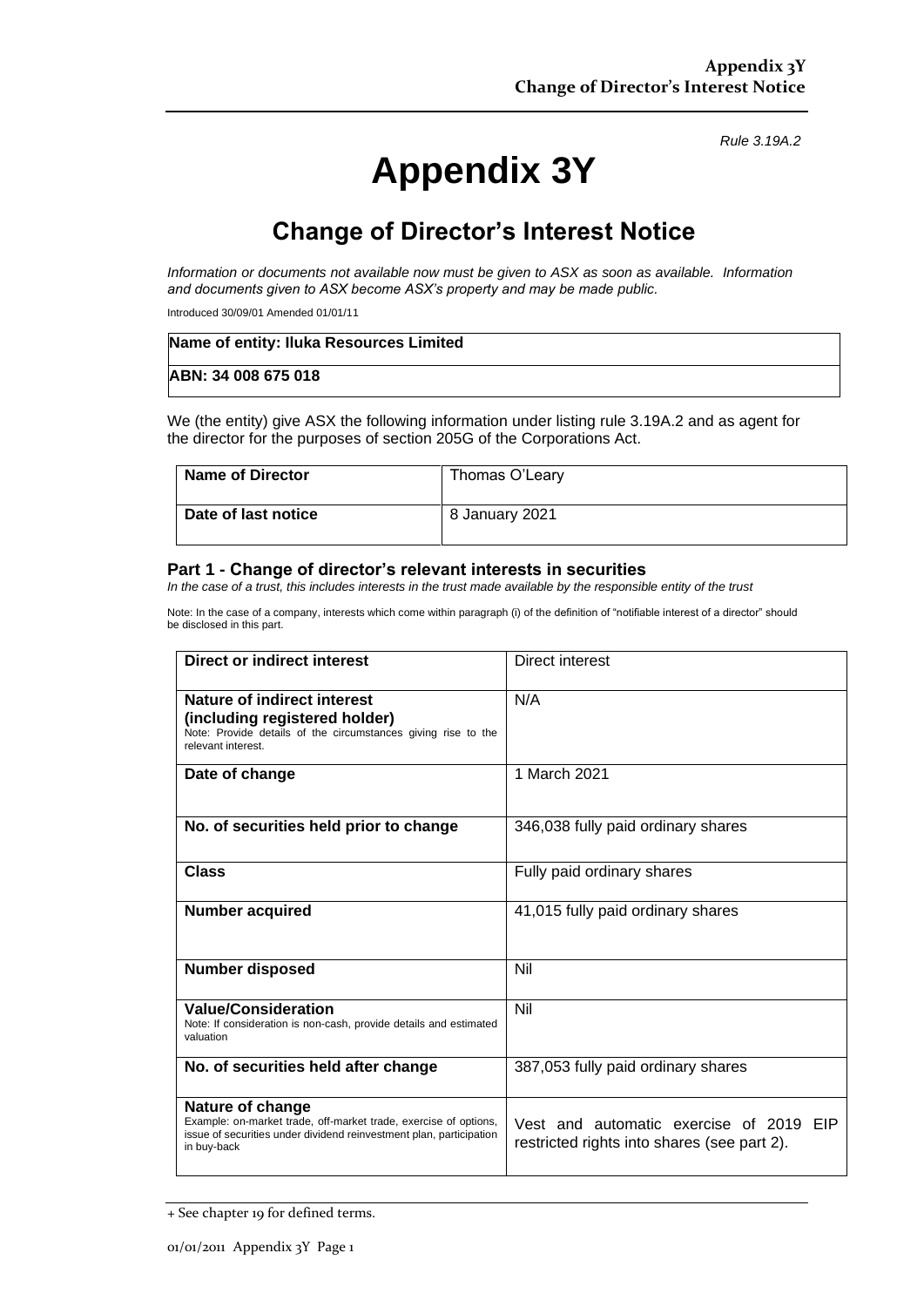### **Part 2 – Change of director's interests in contracts**

Note: In the case of a company, interests which come within paragraph (ii) of the definition of "notifiable interest of a director" should be disclosed in this part.

| <b>Detail of contract</b>                                                                                                                                                   | Contract of Employment ('Contract')/2016 LTIP                                                                                                                                                                                                                                                                                                          |  |
|-----------------------------------------------------------------------------------------------------------------------------------------------------------------------------|--------------------------------------------------------------------------------------------------------------------------------------------------------------------------------------------------------------------------------------------------------------------------------------------------------------------------------------------------------|--|
|                                                                                                                                                                             | 2017 Long Term Incentive Plan ('LTIP')                                                                                                                                                                                                                                                                                                                 |  |
|                                                                                                                                                                             | 2018 Executive Incentive Plan ('EIP')                                                                                                                                                                                                                                                                                                                  |  |
|                                                                                                                                                                             | 2019 EIP                                                                                                                                                                                                                                                                                                                                               |  |
| <b>Nature of interest</b>                                                                                                                                                   | Vest and automatic exercise of restricted rights into shares<br>in the 2019 EIP (see part 1)<br>Lapse of performance rights in the 2016 LTIP.<br>Lapse of performance rights in the 2017 LTIP.<br>Vesting of performance rights in the 2016 LTIP - as yet not<br>exercised<br>Vesting of performance rights in the 2017 LTIP - as yet not<br>exercised |  |
| Name of registered holder<br>(if issued securities)                                                                                                                         | N/A                                                                                                                                                                                                                                                                                                                                                    |  |
| Date of change                                                                                                                                                              | 1 March 2021                                                                                                                                                                                                                                                                                                                                           |  |
| No. and class of securities to which<br>interest related prior to change<br>Note: Details are only required for a contract in relation<br>to which the interest has changed | Contract:<br>461,449 Performance Rights provided in respect of the<br>director's 2016 LTIP grant.                                                                                                                                                                                                                                                      |  |
|                                                                                                                                                                             |                                                                                                                                                                                                                                                                                                                                                        |  |
|                                                                                                                                                                             | 2017 LTIP:<br>448,915 Performance<br><b>Rights</b><br>provided<br>under<br>the<br>Company's 2017 LTIP.                                                                                                                                                                                                                                                 |  |
|                                                                                                                                                                             | 2018 EIP:<br>138,682<br>Performance<br>Rights,<br>approved<br>as<br>by<br>shareholders at the 2018 AGM.                                                                                                                                                                                                                                                |  |
|                                                                                                                                                                             | 2019 EIP:<br>78,088 Performance Rights, as approved by shareholders<br>at the 2019 AGM                                                                                                                                                                                                                                                                 |  |
|                                                                                                                                                                             | 123,047 Restricted Rights, as approved by shareholders at<br>the 2019 AGM                                                                                                                                                                                                                                                                              |  |

<sup>+</sup> See chapter 19 for defined terms.